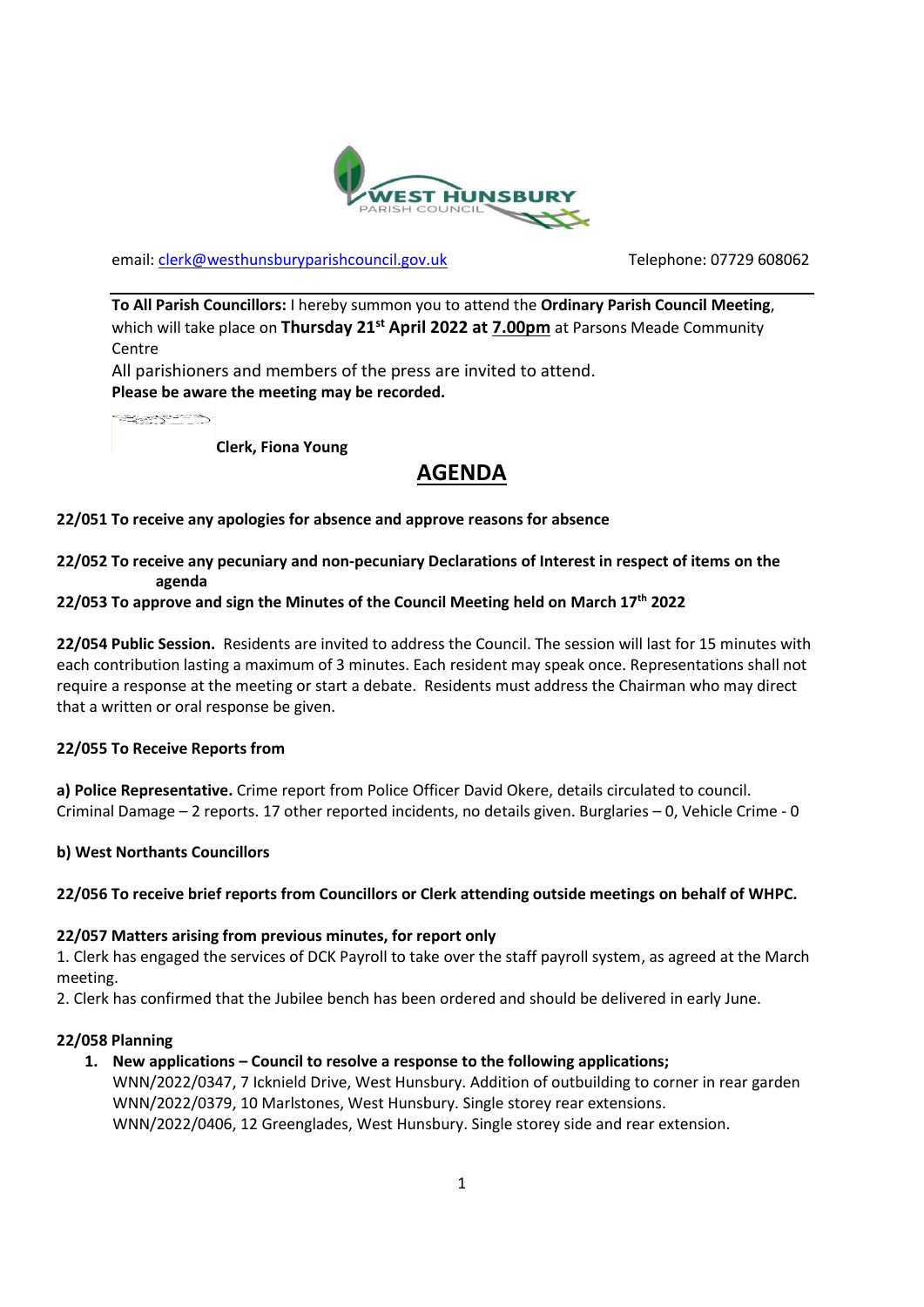## **22/059 Finance**

| Payable to  | <b>Details</b>                           | <b>Amount £</b> |
|-------------|------------------------------------------|-----------------|
| F Young     | Salary                                   | 752.35          |
| <b>HMRC</b> | Tax and NI                               | 242.17          |
| Cyan Group  | Jubilee Bench proforma                   | 660.00          |
| Nacre       | Parish Council networking event 30 March | 10.00           |

## **1. Resolution to approve the payments tabled below including those for the Jubilee Event.**

## **2. Approval of Year End bank reconciliation statement below**

Year End 31 March 2022 Bank reconciliation – Balance at April  $1^{st}$  2021 £68,152.01 less payments £ £28,260.52 plus receipts £26,776.01= £ 66,667.50 Bank accounts at 31.03.2022 £21,464.00 plus £45,203.50  $=$  £66,667.50

## **3. Confirmation that the internal controls councillor has completed the checks to the payments.**

**4. Parish Council Insurance Policy –** Resolution to delay the long term 3 year renewal and quotation process for 12 months. This is due to the renewal date being the Jubilee weekend, June 4<sup>th</sup> 2022, and the effect this may have on the organisation of the Jubilee Event.

## **22/060 Community Events – Cllr Hook**

1. To receive a report from the Community Events Committee

#### **22/61 Footpath working group – Cllr Barker**

1. Resolution to continue using the existing Terms of Reference

2. The assistance of the full council is requested to assess the internal pathway sections not covered in the initial survey

3. Resolution to contact WNC regarding the following – Access to the temporary bus stop of Ladybridge Drive, Idverde are asked to look at leaf mould removal from the footpaths to prevent further deterioration, Idverde also asked to cut back grass to the concrete strip to prevent ingress onto footpaths, WNC are requested to arrange for the streetlights hidden in tree canopies to be cleared so that dark spots are addressed.

#### **22/062 Claystones Open Space- Cllrs Barker & Macey**

1. To agree dates for the surgery, the contents of the revised survey leaflet and the numbers of leaflets required to enable a quote to be gained for printing.

#### **22/063 Annual Parish Meeting**

1. Update on arrangements for the Annual Parish Meeting and resolution regarding advertising the event.

# **22/064 Community Speedwatch**

1. Update from Cllr Hook

# **22/065 Trees**

1. Update from Cllr Wilmshurst regarding the Tree policy

2. Tree planting project – resolution to agree action and a budget